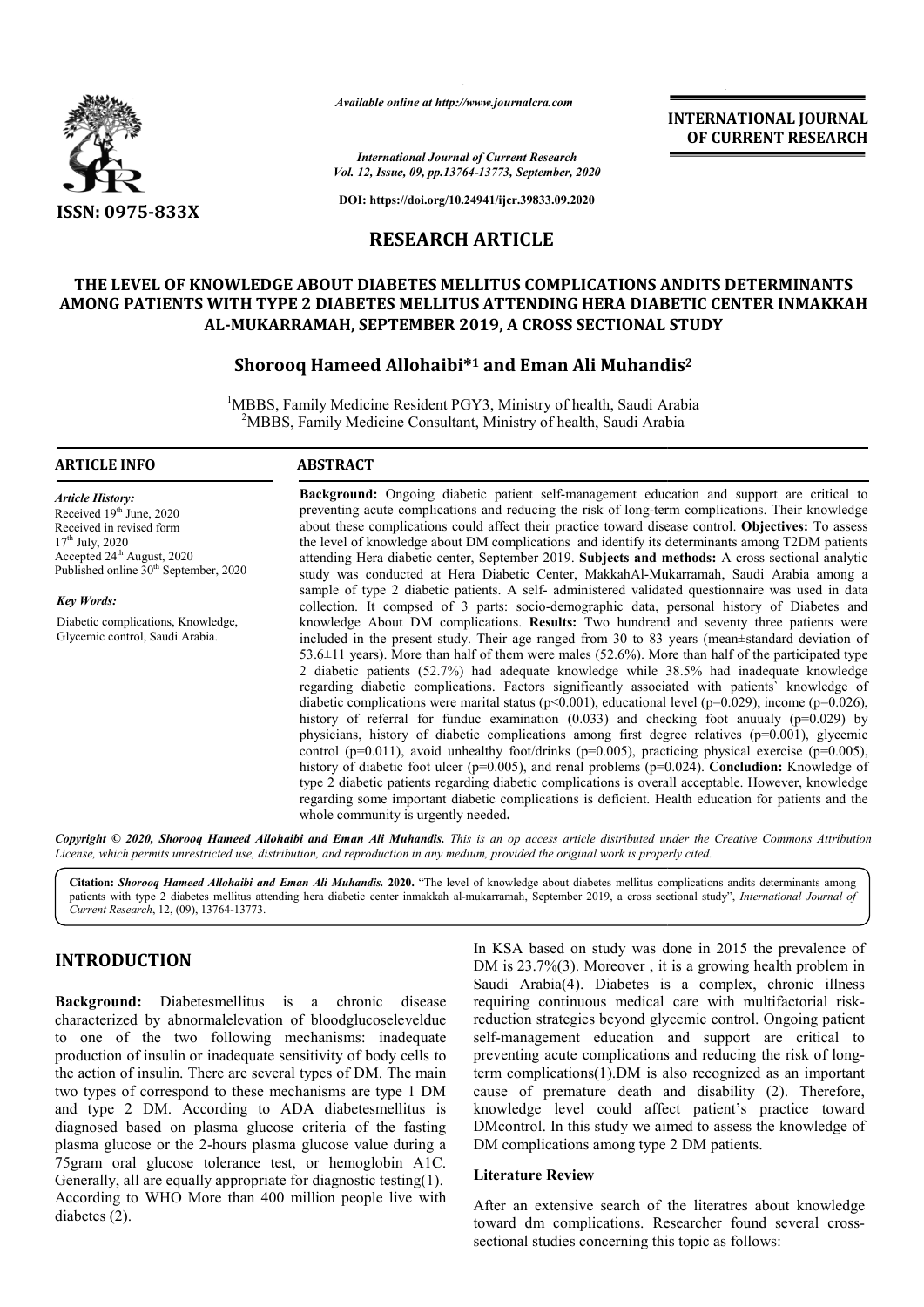(4) International studies

- (1) Gulf country Studies
- (2) Local studies in KSA

**International studies:** Obirikorang et al, conducted a crosssectional study was published in BioMedCental public health journal in July 2016 to know the level of knowledge about DM complications among type 2 DM patients attending the diabetes clinic at Sampa Government Hospital, Ghana. On 630 patients 243 male and 387 female with mean age 55.28±14.71 years.This study showed 60.0 % of T2DM patients have no knowledge on diabetes complications, 26.9 % had inadequate knowledge while 13.1 % had adequate knowledge. The least common diabetic complication recognised by diabetic patients was renal disease (5.4%), then by heart disease (9.2%), retinal desease (17.7%), arousal disorder (21.5%),hypoactive sexual arousal (25.4%),nerve impairment (29.2%), and high blood pressure (35.4%), while the most common complication were recognized was diabetic foot (51.5%). Male gender, high income, high educational level, and longer duration of T2D were significantly associated with adequate diabetic complications knowledge (5).



Ullah et alin their cross-sectional study published in Journal of Ayub Medical College 2015 which reviewed total of 96 diabetic patients admitted in the Medical Department, Khyber Teaching Hospital, Pakistan, 58 were females and 38 were males. Mean age was 53.29±10.821 years. This study showed the level of knowledge about DM complications,36 (37.50%) of patients had good knowledge, 24 (25%) of patients had average knowledge and 36 (37.50%) of patients had poor knowledge. Most of them (72.91%) patients were aware that DM is associated with foot ulcers, renal problems 66.66%, 55.2% visual problems and blindness, ranged from 50–60% different cardiovascular complications like angina, myocardial infarction, and hypertension. It is been founded that significant association between university level education and good knowledge regarding the DM complications  $(p<0.05)$ .women patients are unaware of the complications compared with the male patients, but this difference was not statistically significant (p>0.05).(6) Aruna et al published in International Journal of Comprehensive Nursing, 2014 a cross sectional study conducted ina selected village in kanchipuram District, Tamil Nadu, India. Over 100 diabetic patients, only 7% of patients had adequate knowledge (score 76-100%) on DMcomplications,41% of them had moderate knowledge (score 51-75 %) and 52% had inadequate knowledge (score 50 % and less). There was no significant association between Personal statistics (age, gender, religion, education, work pattern, family history of diabetes mellitus, duration of having diabetes mellitus, treatment taken, dietary pattern and

experience of having complications) and knowledge level p>0.05.(7) Shannon Shaleneet al conducted a cross sectional study enrolled 43 diabetic patients attending outpatient pharmacy, Colonial War Memorial Hospital, Fiji .14%of patients had adequate knowledge (score  $\geq$  85%), 19% had moderate knowledge (score 70-85%), 44% had inadequate knowledge (score 50-70%) and 23% had very low knowledge. There was an association between educational level, duration of DM and knowledge scores. (8)

#### **Studies in gulf countries**

In UAE an outpatient hospital based study (Al-Maskari et al. 2013 ), 572 diabetic patients were involved. 55% were females while The mean (SD) age of the sample was 50 (15) years. In this study the majorty of paitents 36% had fair knowledge (score of 15–18) , followed by good knowledge 33% (score of  $19-23$ ), then 31% had poor knowledge(0–14). 93 % of paitents recognized blindness is a complication of DM. It's been showed apositive correlation between regular appointments with diabetic educators (in the past 2 years) and patients' knowledge . Also, also shows that a first degree relatives diagnosed with DM has a positive impact on diabetes knowledge. On the other hand, there is no correlation (statistically significant) between the level of knowledge and controlled HbA1c.This study reveal that 27% of patients had good controlled HbA1c (less than 7% ).(9)

**Studies in KSA:** A local study (Alhabshan, Bin Huwaymil, and Alzaid 2018 ) assessing the level of awareness about complications of diabetic foot was conducted 920 diabetic patients , The mean age was 51 years old and 55.5% were females, Almost 66% of patients dose not have diabetic complications . The majority of participant had sufficient knowledge regarding diabetic foot(77%),while 23% had insufficient knowledge.The higher educational level was significantly associated with good knowledge and impacts the care of the diabetic foot injurybut there was no correlation between knowledge with age and gender.(10) Another Cross-Sectional study conducted during the period from 2015-2016. (Fatani, Gari, and Alharbi 2018) enrolled 299 DM patients selected from different geographical areas in makkah. Participants were asked if they ever heard of diabetes mellitus complications if HbA1c was uncontrolled, Nearly (80%) heard about it from different information resources (Diabetologists (23.7%), relatives (20%), social media (18.7%), and from other doctors (10.7%).Common complications of DM as recognized by participants were as follow in order: retinopathy (72.9%), diabetic foot (71.2%), nephropathy (56.2%), peripheral neuropathy (53.8%), sexual impairment (42.5%), cardiac disease (40.1%), hypertention (33.1%), sudden death (20.4%), and cerebrovascular disease  $(18.7\%)$ . $(11)$ 

**Aim of the study:** The aim of this study is to evaluate the knowledge of diabetes mellitus complications among type2 diabetic patients. Therefore increase level of Knowledge about DM complications and improving the glycemic control among them.

### **Objectives**

 To assess the level of knowledge about DM complications among T2DM patients attending Hera diabetic center, September 2019.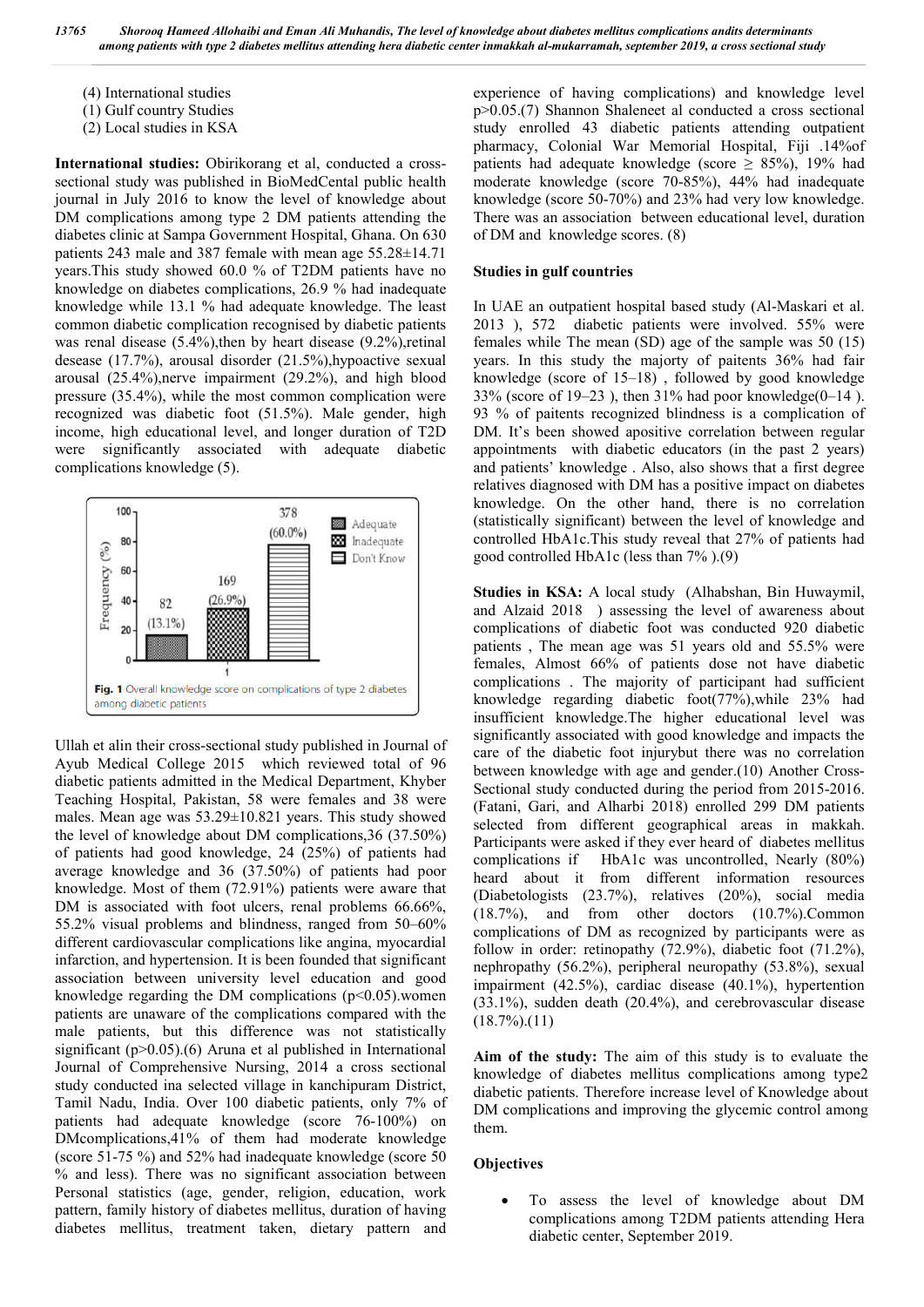To identify the determinants of the level of knowledge about DM complications among T2DM patients attending Hera diabetic center, September 2019.

## **MATERIALS AND METHODS**

**Study Design:** A cross sectional analytic study.

**Study Area:** The study was conducted in MakkahAl-Mukarramah, the center of the Islamic world, known to the Muslim faithful as Umm al-Qura, the Mother of Cities. Which has a large number of different nationalities and different cultures. According to Ministry of Health (MOH) in Makkah, there are two diabetic centers including Al-Noor diabetic center and Hera diabetic center. The researcher applied the study at Hera Diabetic Center. The center was selected through simple random technique.

**Study Population:** All type 2 diabetic patients attending Hera diabetic center.

#### **Inclusion Criteria**

- All diabetes mellitus patients who are officially registered in the Hera diabetic center during the study period
- Type 2
- Both gender
- All nationalities

**Sample size:** As provided officially by the statistical office of Hera Diabetic Center, The total number of T2DM patients during September is 2310 patients. By using Raosoft statistical program the sample size will be calculated. the prevalence of DM in KSA is 23.7% according to a study was done on 2015 (3), so prevalence of 23.7% will be taken and the confidence interval will be 95% with a margin of error of 5%.As calculated, the sample size is 249T2DM patients. +10% the total sample size is 273.

**Sampling technique:** The total number of T2D patients during September 2018 was 3106 patients. Sample size 273 was divided by 20 working days during September 2019 (150 T2DM patient seen per day), by proportion the research took 14 participants per day. There are 7 diabetic clinics in the center 2 participants were taken from each clinic, then systematic random sampling technique on participants was applied from the patient's appointments list.

**Data collection tool (instrument):** Based on selfadministered questionnaire in both Arabic and English language with data collection sheet, it was validated by two consultants.

#### **The study questionnaire consists of 3 parts:**

- Socio-demographic data
- Personal history of Diabetes
- Knowledge about DM complications

The knowledge of the participants was assessed using multiple questions; each correct question was assigned one mark, addressing:

- The types of DM complications (diabetic foot, nuropathy, nephropathy, retinopathy, sexual nuropathy, nephropathy, retinopathy, sexual impairment and cerebrovascular disease)
- complications screening (wound, nail cut care, annual retinal screen by ophthalmologist, annual foot check up by doctor)
- Based on the correct answers score was calculated. Score was classified as adequate if answered correctly by  $\geq$ 70%,fair if answered correctly by 60-69%, or inadequate if answered correctly by  $\leq 60\%$ .

**Data collection technique:** The researcher gave a hard copy of the questionnaire to the selected participant in the waiting area after taking a written consent. The researcher took into consideration that the questionnaire not take more than 5 minutes. For illiterate participants, the researcher herself read the questionnaire as it was written to the participant and wrote their answers. The researcher was available in the waiting area and collected the questionnaire back by herself. Then, the researcher checked the file of each participants. Gathering the result of the investigation and the data collection sheet were filled from files either from the electronic version or the paper version .If the selected participant didn't come to the clinic or refused to participate, he or she was replaced. The total number of the sample size was increased by 10% to overcome the possibility of missing data (uncompleted questionnaire).

#### **Study variables:**

**Dependent variables:** Diabetes: level of diabetes complications knowledge

#### **Independent variables:**

- Personal: Age, gender, nationality, marital status, education status , occupation, place of residenceand income.
- Diabetes: duration of the disease, compliance to medication, compliance to diet and exercise, compliance to follow up, control of the disease, compliance to complication screening, current or previous DM complication and regular visit to diabetic educators.
- Other comorbidities.
- Family: Health care family member, family support and family member have DM or DM complications.

**Data entry and analysis:** Data were analyzed using the Statistical Program for Social Sciences (SPSS) software version 25.0. Qualitative variables were expressed in frequency and percentage while quantitative variables were expressed in mean and standard deviation (SD). Knowledge categorical variable association with other categorical variables were assessed with chi square test. One-way analysis of variance test (ANOVA) was utilized to compare means of a continous variables between the three categories of knowledge level and significance was considered at p-value< 0.05.

**Pilot study/pretesting:** A pilot study was conducted on 10% of the sample size (25 patients)in Al-Noor diabetic center due to similarity to thetarget population using same data collection techniques, and applied full methodology to test if the study questionnaire is understandable and acceptable. As a result, the questionnaire was understandable and methodology was feasible and no changed needed.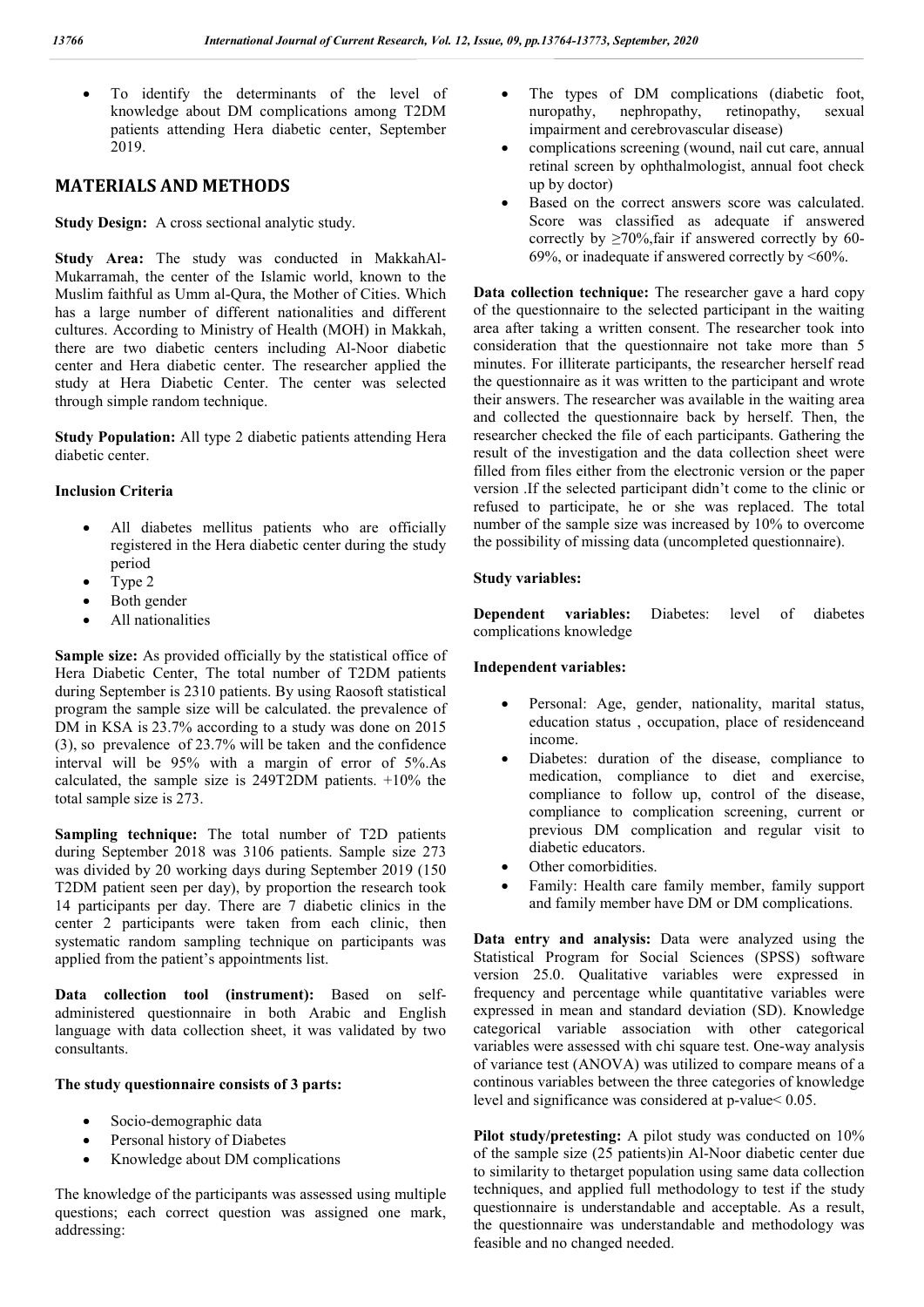**Budget, Fund or Grant:** Self-funded study.

## **RESULTS**

*Socio-demographic characteristics:* Two hundrend and seventy three type 2 diabetic patients were included in the present study. Their age ranged from 30 to 83 years (mean±standard deviation of 53.6±11 years). More than half of them were males  $(52.6\%)$  and majority  $(86.4\%)$  were saudis. Approximatelt two-thirds of them (69.6%) were married and majorities (87.5%) live in Makkah. University graduated patients represent 30.7% of the participants whereas illitetares represent 22% of them. Nearly half of the patients (47.6%) had a family income of 5000 SR or less. Unemployed patients represent 42.5% of the participants while 31.1% were employed.

**Table 1. Socio-demographic characteristics of type 2 diabetic patients, Hera Diabetic Center, MakkahAl-Mukarramah**

| Socio-demographic characteristics | Frequency<br>$N = 273$ | Percentage |
|-----------------------------------|------------------------|------------|
| Gender                            |                        |            |
| Male                              | 145                    | 52.6       |
| Female                            | 128                    | 47.4       |
| Age (years)                       |                        |            |
| Range                             | 30-83                  |            |
| $Mean \pm SD$                     | $53.6 \pm 11$          |            |
| Nationality                       |                        |            |
| Saudi                             | 236                    | 86.4       |
| Non-Saudi                         | 37                     | 13.6       |
| Marital status                    |                        |            |
| Married                           | 190                    | 69.6       |
| Single                            | 23                     | 8.4        |
| Divorced                          | 21                     | 7.7        |
| Widowed                           | 39                     | 14.3       |
| Place of residence                |                        |            |
| Makkah                            | 239                    | 87.5       |
| Outside Makkah                    | 34                     | 12.5       |
| Level of education                |                        |            |
| University                        | 84                     | 30.7       |
| Secondary school                  | 48                     | 17.6       |
| Intermediate school               | 42                     | 15.4       |
| Primary school                    | 39                     | 14.3       |
| Illiterate                        | 60                     | 22.0       |
| Family income (SR/month)          |                        |            |
| $<$ 5000                          | 130                    | 47.6       |
| 5000-<10000                       | 66                     | 24.2       |
| 10000-<150000                     | 48                     | 17.6       |
| >15000                            | 29                     | 10.6       |
| Occupation                        |                        |            |
| Student                           | $\overline{4}$         | 1.5        |
| Unemployed                        | 116                    | 42.5       |
| Employed                          | 85                     | 31.1       |
| Retired                           | 68                     | 24.9       |

**Diabetes-related, life style and medical characteristics of the participants**

Table 2 describes the diabetes-related, life style and medical characteristics of the participants. Duration of the disease was less than 5 years among 23.5% of the participants whereas it exceeded 20 years among 20.1% of them. Always commitment to diabetic diet was reported by 11.4% of patients while always avoidance of unhealthy food was mentioned by 26.7% of them. Almost half of patients (51.3%) never performing exercise whereas 20.5% performing exercise three or more times a week. Almost one-third (37.6%) of those who practicing exercise spent more than one hour or more as an average per day in performing exercide; mainly walking (91.7%). Always compliance with daily medication was mentioned by majority of patients (76.2%). Number of antihyperglycemic drugs taken daily was two in 40.7% of patients whereas it exceeded three in 11.4% of them. More than half of patients (57.1%) were using insulin to treat diabetes. Most of the patients (70.7%) claimed always following diabetes regularly whereas only 11% always regularly visit any diabetic educators. Most of the participants (71.8%) reported that doctor arranged the referral for their fundus examination regularly, either every 6 months (48.5%) or every year (40.3%). Almost two-thirds (62.6%) had eye examination annually by ophthalmologist. Among those who had no annual eye examination, 26.5% believed that there is no need for such examination. Less than half of the patients (41.4%) had foot examination by doctor every year. Among those who had no annual eye examination, 23.1% believed that there is no need for such examination. About two-thirds of the participants (68.5%) have first degree relative with diabetes. Among them, 19.8% had one or more of the diabetic complications, mainly retinopathy (97.3%) and peripheral neuropathy (89.2%).

The prevalence of smoking among type 2 diabetic patients was 15.4% as relized from Figure 1. More than one-quarter of the patients (27.8%) had history of having family member in the medical field Figure 2. Most of the participants (71.4%) had history of co-morbid chronic diseases; mainly hypertension (48.4%) and dyslipidaemia (16.5%) as shown in Figure 3. More than half of the participants (52.4%) had history of one or more of diabetic complications; mainly peripheral neuropathy (37%), cataract (16.5%) and retinopathy (16.1%). Figure 4.



**Figure 1. Prevalence of smoking among type 2 diabetic patients, Hera Diabetic center, MakkahAl-Mukarramah**



**Figure 2. History of having family member in the medical field among type 2 diabetic patients, Hera Diabetic center, MakkahAl-Mukarramah**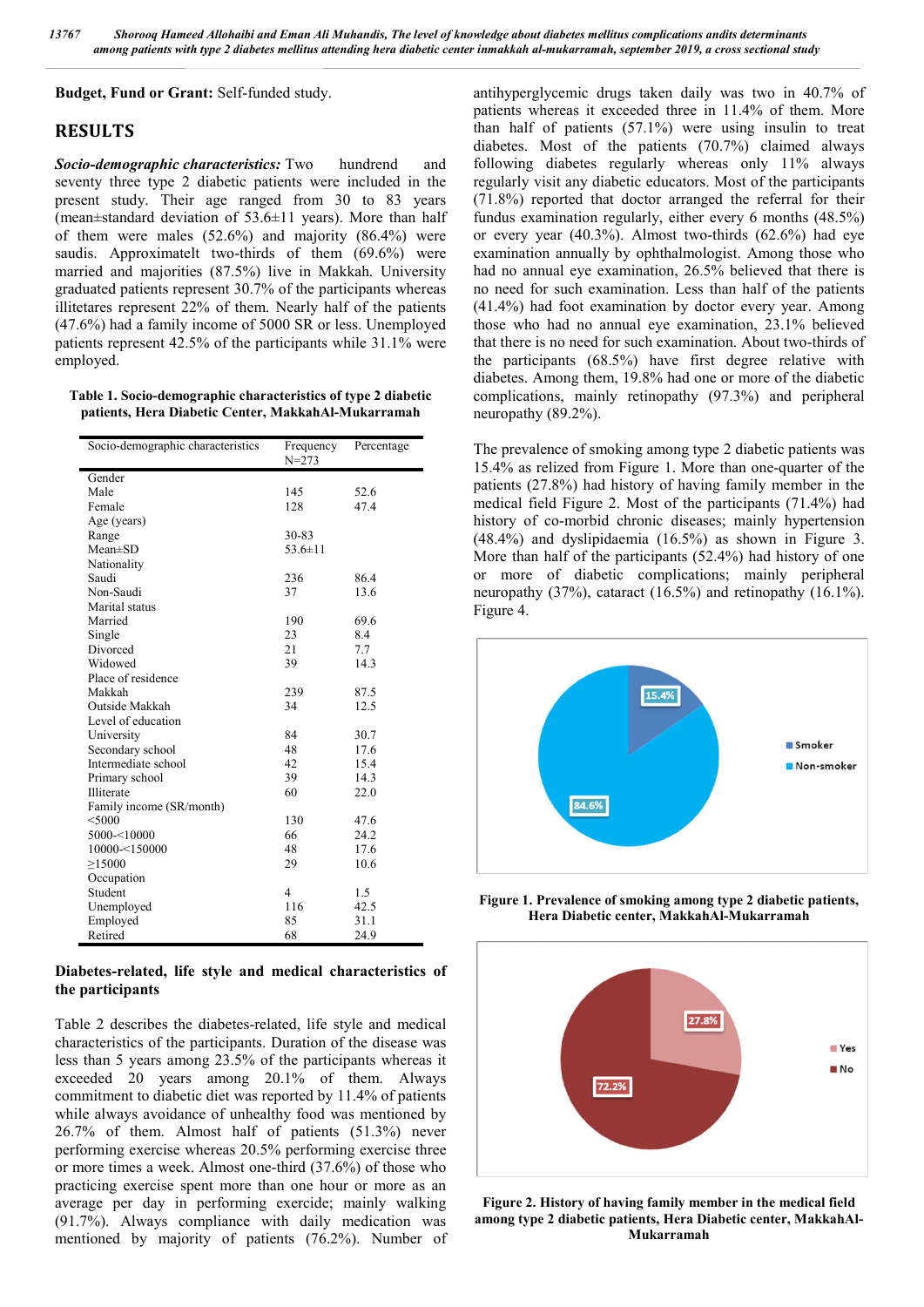#### **Table 2. Diabetes-related, life style and medical characteristics of of type 2 diabetic patients, Hera Diabetic Center, MakkahAl-Mukarramah**

|                                        | Frequency    | Percentage   |
|----------------------------------------|--------------|--------------|
| <b>Duration of diabetes (years)</b>    |              |              |
| $<$ 5                                  | 64           | 23.5         |
| $5 - 10$                               | 56           | 20.5         |
| $10 - 15$                              | 59           | 21.6         |
| $15 - 20$                              | 39           | 14.3         |
| $\geq$ 20                              | 55           | 20.1         |
| <b>Commitment to diabetic diet</b>     |              |              |
| Always                                 | 31           | 11.4         |
| Usually                                | 37           | 13.6         |
| Often                                  | 58           | 21.2         |
| Sometimes                              | 122          | 44.6         |
| Never                                  | 25           | 9.2          |
| <b>Avoid unhealthy foods/drinks</b>    |              |              |
| Always                                 | 73<br>35     | 26.7<br>12.8 |
| Usually                                |              |              |
| Often<br>Sometimes                     | 63           | 23.1<br>28.2 |
| Never                                  | 77<br>25     | 9.2          |
| <b>Commitment to exercise</b>          |              |              |
| Three and more times a week            | 56           | 20.5         |
| Less than three times a week           | 77           | 28.2         |
| Never do exercise                      | 140          | 51.3         |
| Average duration of each exercise per  |              |              |
| day $(n=133)$                          |              |              |
| < one hour                             | 83           | 62.4         |
| $\geq$ one hour                        | 50           | 37.6         |
| Type of regularly performed exercise   |              |              |
| $(n=133)$                              |              |              |
| Walking                                | 122          | 91.7         |
| Others                                 | 11           | 8.3          |
| Taking medications everyday on time    |              |              |
| Always                                 | 208          | 76.2         |
| Usually                                | 19           | 7.0          |
| Often                                  | 27           | 9.9          |
| Sometimes                              | 14           | 5.1          |
| Never                                  | 5            | 1.8          |
| Number of antihyperglycemic drugs      |              |              |
| taken daily                            |              |              |
| One                                    | 64           | 23.4         |
| Two                                    | 111          | 40.7         |
| Three                                  | 67           | 24.5         |
| >three                                 | 31           | 11.4         |
| Use of insulin to treat diabetes       |              |              |
| Yes                                    | 156          | 57.1         |
| N <sub>0</sub>                         | 117          | 42.9         |
| <b>Follow diabetes regularly</b>       |              |              |
| Always                                 | 193          | 70.7         |
| Usually                                | 27           | 9.9          |
| Often                                  | 23           | 8.4          |
| Sometimes                              | 25<br>$\sim$ | 9.2          |
| Never                                  |              | 1.8          |
| Regular visit any diabetic             | 30           |              |
| educatorsAlways<br>Usually             | 29           | 11.0<br>10.6 |
| Often                                  | 26           | 9.5          |
| Sometimes                              | 58           | 21.2         |
| Never                                  | 130          | 47.6         |
| Doctor arrange the referral for fundus |              |              |
| examination regularly                  |              |              |
| Yes                                    | 196          | 71.8         |
| No                                     | 77           | 28.2         |
| If yes, how frequent? (n=196)          |              |              |
| Every 6 months                         | 95           | 48.5         |
| Every year                             | 79           | 40.3         |
| Every 2 years                          | 22           | 11.2         |
| Check the eye annually by              |              |              |
| ophthalmologist                        |              |              |
| Yes                                    | 171          | 62.6         |
| No                                     | 102          | 37.4         |
| If no, what is the reason $(n=102)$    |              |              |
| Forget appointmemt                     | 13           | 12.7         |
| No transportation                      | 15           | 14.7         |
| No need                                | 27           | 26.5         |
| Others                                 | 47           | 46.1         |
| Check the foot annually by the doctor  |              |              |
| Yes                                    | 113          | 41.4         |
| No                                     | 160          | 58.6         |
| If no, what is the reason $(n=160)$    |              |              |
| Forget appointmemt                     | 31           | 19.4         |
| No transportation                      | 18           | 11.3         |

| No need                               | 37  | 23.1 |
|---------------------------------------|-----|------|
| Others                                | 74  | 46.2 |
| Having first degree relative with     |     |      |
| diabetes?                             |     |      |
| Yes                                   | 187 | 68.5 |
| No                                    | 86  | 31.5 |
| If yes, does they have complications? |     |      |
| $(n=187)$                             |     |      |
| $Yes*$                                | 37  | 19.8 |
| Foot ulcer                            | 10  | 27.0 |
| Amputation                            | 5   | 13.5 |
| Stroke                                | 18  | 48.6 |
| Peripheral neuropathy                 | 33  | 89.2 |
| Renal diseases                        | 25  | 67.6 |
| Heart failure                         | 17  | 45.9 |
| Myocardial infaction                  | 18  | 48.6 |
| Glucoma                               | 10  | 27.0 |
| Cataract                              | 24  | 64.9 |
| Retinopathy                           | 36  | 97.3 |
| No/don't' know                        | 150 | 80.2 |



**Figure 3. History of co-morbid chronic diseases among type 2 diabetic patients, Hera Diabetic center, MakkahAl-Mukarramah**



**Figure 4. History of complications among type 2 diabetic patients, Hera Diabetic center, MakkahAl-Mukarramah**



**Figure 5. Glycemic control, based on HbA1c% among type 2 diabetic patients, Hera Diabetic center, MakkahAl-Mukarramah.**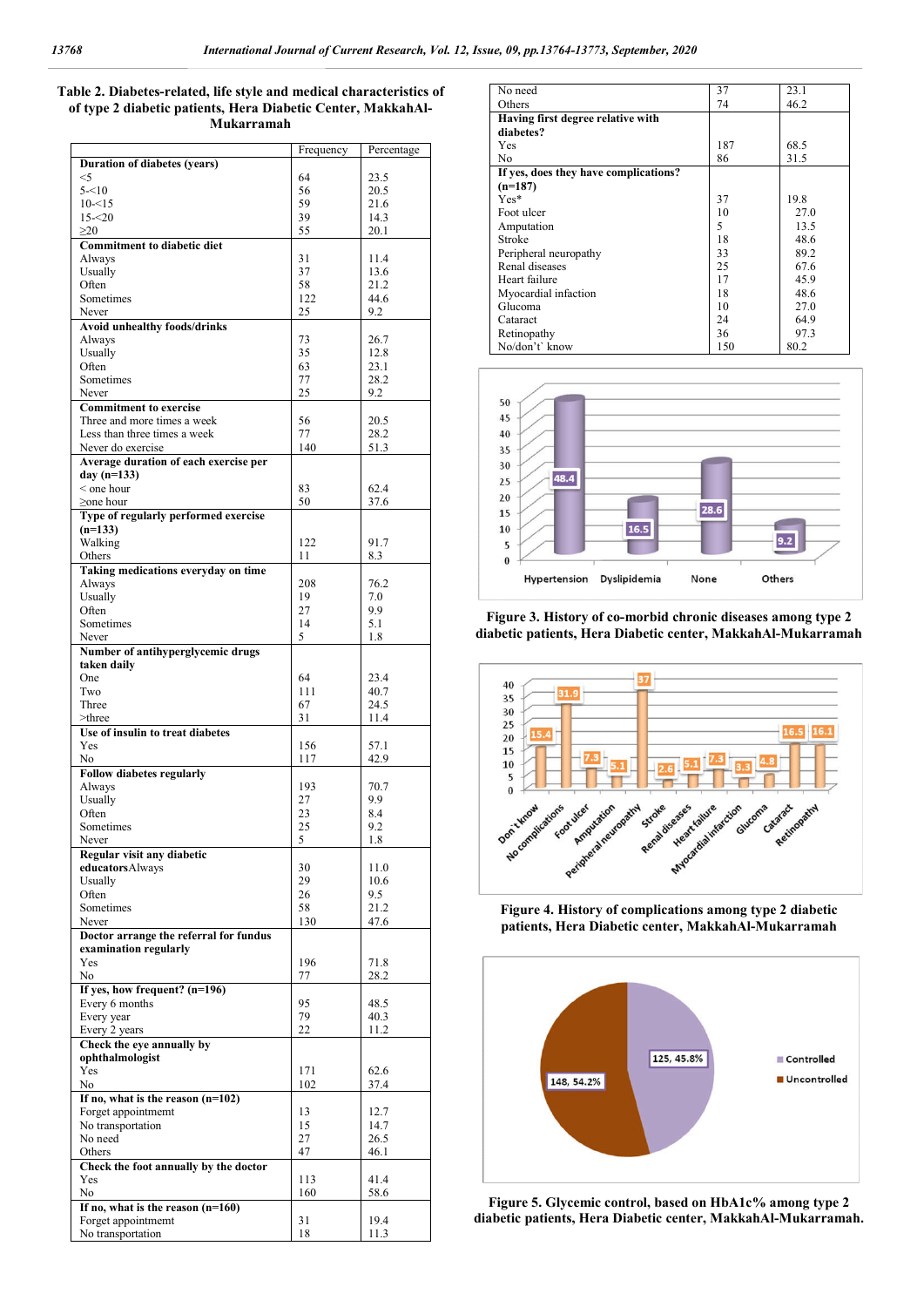**Knowledge about diabetic complications:** Table 3 summarizes the responses of the participants regarding knowledge statements about diabetes complications. Most of them could recognize that diabetes mellitus could lead to eye and retinal diseases (86.1%), diabetic patient may have foot gangrene (81%), loss of sensation, numbness and tingling of extremeties are amongst diabetic complications (78%) and diabetic patients should take extra care when cutting their toenails than non-diabetic subjects (77.7%).

(52.7%) had adequate knowledge while 38.5% had inadequate knowledge regarding diabetic complications as seen in Figure 6.

#### **Factors associated with knowledge about diabetic complications:**

**Socio-demographic factors:** From Table 4, it is clear that the highest level of adequate adequate knowledge about diabetic complications was observed among divorced patients (81%)

|  | Table 3. Response of the participants to knowledge statements regarding diabetic complications |  |
|--|------------------------------------------------------------------------------------------------|--|
|  |                                                                                                |  |

| <b>Statements</b>                                                                                     |     | Right answers |
|-------------------------------------------------------------------------------------------------------|-----|---------------|
|                                                                                                       | No. | $\%$          |
| Loss of sensation, numbness and tingling of extremeties are amongst diabetic complications (YES)      | 213 | 78.0          |
| Wouds heal normally in diabetic patients (NO)                                                         | 167 | 61.2          |
| Diabetic patients should take extra care when cutting their toenails than non-diabetic subjects (YES) | 212 | 77.7          |
| Foot ulcers are not existing in diabetic patients (NO)                                                | 137 | 50.2          |
| Diabetes mellitus could lead to renal failure (YES)                                                   | 183 | 67.0          |
| Diabetes mellitus could lead to eye and retinal diseases (YES)                                        | 235 | 86.1          |
| Sexual dysfunction is one of the diabetic complications (YES)                                         | 154 | 56.4          |
| Diabetes mellitus does not lead to cerebrovascular diseases (NO)                                      | 97  | 35.5          |
| Diabetic patient may have foot gangrene (YES)                                                         | 221 | 81.0          |
| Regular annual feet check-up by physicians is not important to prevent complications (NO)             | 174 | 63.7          |
| Periodic eye chek-up by physicians is not important to prevent complications (NO)                     | 194 | 71.1          |

**Table 4. Association between socio-demographic characteristics of type 2 diabetic patients and their knowledge about diabetic complications**

| Fair<br>Inadequate<br>Adequate<br>$N = 105$<br>$N = 24$<br>$N = 144$<br>N(%<br>N(%<br>N(%<br>Gender<br>Male $(n=145)$<br>49 (33.8)<br>11(7.6)<br>85 (58.6)<br>Female $(n=128)$<br>56 (43.8)<br>13(10.2)<br>59 (46.1)<br>$0.117*$<br>Age (years)<br>54.4±11.9<br>$55.0 \pm 10.9$<br>$52.8 \pm 10.3$<br>$0.444**$<br>Mean±SD<br>Nationality<br>21(8.9)<br>Saudi $(n=236)$<br>87 (36.9)<br>128(54.2)<br>Non-Saudi (n=37)<br>18(48.6)<br>3(8.1)<br>16(43.2)<br>0.385*<br>Marital status<br>Married $(n=190)$<br>61(32.1)<br>22(11.6)<br>107(56.3)<br>Single $(n=23)$<br>13(56.5)<br>1(4.3)<br>9(39.1)<br>Divorced $(n=21)$<br>4(19.0)<br>0(0.0)<br>17(81.0)<br>Widowed $(n=39)$<br>$< 0.001*$<br>27(69.2)<br>1(2.6)<br>11(28.2)<br>Place of residence<br>Makkah $(n=239)$<br>92 (38.5)<br>22(9.2)<br>125(52.3)<br>Outside Makkah (n=34)<br>$0.800*$<br>13 (38.2)<br>2(5.9)<br>19(55.9)<br>Level of education<br>University $(n=84)$<br>7(8.3)<br>23(27.4)<br>54 (64.3)<br>Secondary school (n=48)<br>16(33.3)<br>3(6.3)<br>29(60.4)<br>Intermediate school $(n=42)$<br>17(40.5)<br>3(7.1)<br>22(52.4)<br>Primary school $(n=39)$<br>4(10.3)<br>15(38.5)<br>20(51.3)<br>Illiterate $(n=60)$<br>34(56.7)<br>7(11.7)<br>19(31.7)<br>$0.029*$<br>Family income (SR/month)<br>$<$ 5000 (n=130)<br>62(47.7)<br>11(8.5)<br>57 (43.8)<br>5000-<10000 ( $n=66$ )<br>6(9.1)<br>26(39.4)<br>34(51.5)<br>$10000 - 150000$ (n=48)<br>10(20.8)<br>5(10.4)<br>33 (68.8)<br>$\geq$ 15000 (n=29)<br>2(6.9)<br>20(69.0)<br>$0.026*$<br>7(24.1)<br>Occupation<br>Student (n=4)<br>2(50.0)<br>1(25.0)<br>1(25.0)<br>Unemployed $(n=116)$<br>50(43.1)<br>12(10.3)<br>54 (46.6)<br>Employed $(n=85)$<br>28 (32.9)<br>4(4.7)<br>53 (62.4)<br>Retired $(n=68)$<br>25(36.8)<br>7(10.3)<br>36 (52.9)<br>$0.259*$<br>History of having family member in medical<br>field<br>Yes $(n=76)$<br>8(10.5)<br>40(52.6)<br>28 (36.8) |              | Level of Knowledge about diabetic complications |         |           | p-value  |
|-----------------------------------------------------------------------------------------------------------------------------------------------------------------------------------------------------------------------------------------------------------------------------------------------------------------------------------------------------------------------------------------------------------------------------------------------------------------------------------------------------------------------------------------------------------------------------------------------------------------------------------------------------------------------------------------------------------------------------------------------------------------------------------------------------------------------------------------------------------------------------------------------------------------------------------------------------------------------------------------------------------------------------------------------------------------------------------------------------------------------------------------------------------------------------------------------------------------------------------------------------------------------------------------------------------------------------------------------------------------------------------------------------------------------------------------------------------------------------------------------------------------------------------------------------------------------------------------------------------------------------------------------------------------------------------------------------------------------------------------------------------------------------------------------------------------------------------------------------------------------------------------------|--------------|-------------------------------------------------|---------|-----------|----------|
|                                                                                                                                                                                                                                                                                                                                                                                                                                                                                                                                                                                                                                                                                                                                                                                                                                                                                                                                                                                                                                                                                                                                                                                                                                                                                                                                                                                                                                                                                                                                                                                                                                                                                                                                                                                                                                                                                               |              |                                                 |         |           |          |
|                                                                                                                                                                                                                                                                                                                                                                                                                                                                                                                                                                                                                                                                                                                                                                                                                                                                                                                                                                                                                                                                                                                                                                                                                                                                                                                                                                                                                                                                                                                                                                                                                                                                                                                                                                                                                                                                                               |              |                                                 |         |           |          |
|                                                                                                                                                                                                                                                                                                                                                                                                                                                                                                                                                                                                                                                                                                                                                                                                                                                                                                                                                                                                                                                                                                                                                                                                                                                                                                                                                                                                                                                                                                                                                                                                                                                                                                                                                                                                                                                                                               |              |                                                 |         |           |          |
|                                                                                                                                                                                                                                                                                                                                                                                                                                                                                                                                                                                                                                                                                                                                                                                                                                                                                                                                                                                                                                                                                                                                                                                                                                                                                                                                                                                                                                                                                                                                                                                                                                                                                                                                                                                                                                                                                               |              |                                                 |         |           |          |
|                                                                                                                                                                                                                                                                                                                                                                                                                                                                                                                                                                                                                                                                                                                                                                                                                                                                                                                                                                                                                                                                                                                                                                                                                                                                                                                                                                                                                                                                                                                                                                                                                                                                                                                                                                                                                                                                                               |              |                                                 |         |           |          |
|                                                                                                                                                                                                                                                                                                                                                                                                                                                                                                                                                                                                                                                                                                                                                                                                                                                                                                                                                                                                                                                                                                                                                                                                                                                                                                                                                                                                                                                                                                                                                                                                                                                                                                                                                                                                                                                                                               |              |                                                 |         |           |          |
|                                                                                                                                                                                                                                                                                                                                                                                                                                                                                                                                                                                                                                                                                                                                                                                                                                                                                                                                                                                                                                                                                                                                                                                                                                                                                                                                                                                                                                                                                                                                                                                                                                                                                                                                                                                                                                                                                               |              |                                                 |         |           |          |
|                                                                                                                                                                                                                                                                                                                                                                                                                                                                                                                                                                                                                                                                                                                                                                                                                                                                                                                                                                                                                                                                                                                                                                                                                                                                                                                                                                                                                                                                                                                                                                                                                                                                                                                                                                                                                                                                                               |              |                                                 |         |           |          |
|                                                                                                                                                                                                                                                                                                                                                                                                                                                                                                                                                                                                                                                                                                                                                                                                                                                                                                                                                                                                                                                                                                                                                                                                                                                                                                                                                                                                                                                                                                                                                                                                                                                                                                                                                                                                                                                                                               |              |                                                 |         |           |          |
|                                                                                                                                                                                                                                                                                                                                                                                                                                                                                                                                                                                                                                                                                                                                                                                                                                                                                                                                                                                                                                                                                                                                                                                                                                                                                                                                                                                                                                                                                                                                                                                                                                                                                                                                                                                                                                                                                               |              |                                                 |         |           |          |
|                                                                                                                                                                                                                                                                                                                                                                                                                                                                                                                                                                                                                                                                                                                                                                                                                                                                                                                                                                                                                                                                                                                                                                                                                                                                                                                                                                                                                                                                                                                                                                                                                                                                                                                                                                                                                                                                                               |              |                                                 |         |           |          |
|                                                                                                                                                                                                                                                                                                                                                                                                                                                                                                                                                                                                                                                                                                                                                                                                                                                                                                                                                                                                                                                                                                                                                                                                                                                                                                                                                                                                                                                                                                                                                                                                                                                                                                                                                                                                                                                                                               |              |                                                 |         |           |          |
|                                                                                                                                                                                                                                                                                                                                                                                                                                                                                                                                                                                                                                                                                                                                                                                                                                                                                                                                                                                                                                                                                                                                                                                                                                                                                                                                                                                                                                                                                                                                                                                                                                                                                                                                                                                                                                                                                               |              |                                                 |         |           |          |
|                                                                                                                                                                                                                                                                                                                                                                                                                                                                                                                                                                                                                                                                                                                                                                                                                                                                                                                                                                                                                                                                                                                                                                                                                                                                                                                                                                                                                                                                                                                                                                                                                                                                                                                                                                                                                                                                                               |              |                                                 |         |           |          |
|                                                                                                                                                                                                                                                                                                                                                                                                                                                                                                                                                                                                                                                                                                                                                                                                                                                                                                                                                                                                                                                                                                                                                                                                                                                                                                                                                                                                                                                                                                                                                                                                                                                                                                                                                                                                                                                                                               |              |                                                 |         |           |          |
|                                                                                                                                                                                                                                                                                                                                                                                                                                                                                                                                                                                                                                                                                                                                                                                                                                                                                                                                                                                                                                                                                                                                                                                                                                                                                                                                                                                                                                                                                                                                                                                                                                                                                                                                                                                                                                                                                               |              |                                                 |         |           |          |
|                                                                                                                                                                                                                                                                                                                                                                                                                                                                                                                                                                                                                                                                                                                                                                                                                                                                                                                                                                                                                                                                                                                                                                                                                                                                                                                                                                                                                                                                                                                                                                                                                                                                                                                                                                                                                                                                                               |              |                                                 |         |           |          |
|                                                                                                                                                                                                                                                                                                                                                                                                                                                                                                                                                                                                                                                                                                                                                                                                                                                                                                                                                                                                                                                                                                                                                                                                                                                                                                                                                                                                                                                                                                                                                                                                                                                                                                                                                                                                                                                                                               |              |                                                 |         |           |          |
|                                                                                                                                                                                                                                                                                                                                                                                                                                                                                                                                                                                                                                                                                                                                                                                                                                                                                                                                                                                                                                                                                                                                                                                                                                                                                                                                                                                                                                                                                                                                                                                                                                                                                                                                                                                                                                                                                               |              |                                                 |         |           |          |
|                                                                                                                                                                                                                                                                                                                                                                                                                                                                                                                                                                                                                                                                                                                                                                                                                                                                                                                                                                                                                                                                                                                                                                                                                                                                                                                                                                                                                                                                                                                                                                                                                                                                                                                                                                                                                                                                                               |              |                                                 |         |           |          |
|                                                                                                                                                                                                                                                                                                                                                                                                                                                                                                                                                                                                                                                                                                                                                                                                                                                                                                                                                                                                                                                                                                                                                                                                                                                                                                                                                                                                                                                                                                                                                                                                                                                                                                                                                                                                                                                                                               |              |                                                 |         |           |          |
|                                                                                                                                                                                                                                                                                                                                                                                                                                                                                                                                                                                                                                                                                                                                                                                                                                                                                                                                                                                                                                                                                                                                                                                                                                                                                                                                                                                                                                                                                                                                                                                                                                                                                                                                                                                                                                                                                               |              |                                                 |         |           |          |
|                                                                                                                                                                                                                                                                                                                                                                                                                                                                                                                                                                                                                                                                                                                                                                                                                                                                                                                                                                                                                                                                                                                                                                                                                                                                                                                                                                                                                                                                                                                                                                                                                                                                                                                                                                                                                                                                                               |              |                                                 |         |           |          |
|                                                                                                                                                                                                                                                                                                                                                                                                                                                                                                                                                                                                                                                                                                                                                                                                                                                                                                                                                                                                                                                                                                                                                                                                                                                                                                                                                                                                                                                                                                                                                                                                                                                                                                                                                                                                                                                                                               |              |                                                 |         |           |          |
|                                                                                                                                                                                                                                                                                                                                                                                                                                                                                                                                                                                                                                                                                                                                                                                                                                                                                                                                                                                                                                                                                                                                                                                                                                                                                                                                                                                                                                                                                                                                                                                                                                                                                                                                                                                                                                                                                               |              |                                                 |         |           |          |
|                                                                                                                                                                                                                                                                                                                                                                                                                                                                                                                                                                                                                                                                                                                                                                                                                                                                                                                                                                                                                                                                                                                                                                                                                                                                                                                                                                                                                                                                                                                                                                                                                                                                                                                                                                                                                                                                                               |              |                                                 |         |           |          |
|                                                                                                                                                                                                                                                                                                                                                                                                                                                                                                                                                                                                                                                                                                                                                                                                                                                                                                                                                                                                                                                                                                                                                                                                                                                                                                                                                                                                                                                                                                                                                                                                                                                                                                                                                                                                                                                                                               |              |                                                 |         |           |          |
|                                                                                                                                                                                                                                                                                                                                                                                                                                                                                                                                                                                                                                                                                                                                                                                                                                                                                                                                                                                                                                                                                                                                                                                                                                                                                                                                                                                                                                                                                                                                                                                                                                                                                                                                                                                                                                                                                               |              |                                                 |         |           |          |
|                                                                                                                                                                                                                                                                                                                                                                                                                                                                                                                                                                                                                                                                                                                                                                                                                                                                                                                                                                                                                                                                                                                                                                                                                                                                                                                                                                                                                                                                                                                                                                                                                                                                                                                                                                                                                                                                                               |              |                                                 |         |           |          |
|                                                                                                                                                                                                                                                                                                                                                                                                                                                                                                                                                                                                                                                                                                                                                                                                                                                                                                                                                                                                                                                                                                                                                                                                                                                                                                                                                                                                                                                                                                                                                                                                                                                                                                                                                                                                                                                                                               |              |                                                 |         |           |          |
|                                                                                                                                                                                                                                                                                                                                                                                                                                                                                                                                                                                                                                                                                                                                                                                                                                                                                                                                                                                                                                                                                                                                                                                                                                                                                                                                                                                                                                                                                                                                                                                                                                                                                                                                                                                                                                                                                               |              |                                                 |         |           |          |
|                                                                                                                                                                                                                                                                                                                                                                                                                                                                                                                                                                                                                                                                                                                                                                                                                                                                                                                                                                                                                                                                                                                                                                                                                                                                                                                                                                                                                                                                                                                                                                                                                                                                                                                                                                                                                                                                                               |              |                                                 |         |           |          |
|                                                                                                                                                                                                                                                                                                                                                                                                                                                                                                                                                                                                                                                                                                                                                                                                                                                                                                                                                                                                                                                                                                                                                                                                                                                                                                                                                                                                                                                                                                                                                                                                                                                                                                                                                                                                                                                                                               |              |                                                 |         |           |          |
|                                                                                                                                                                                                                                                                                                                                                                                                                                                                                                                                                                                                                                                                                                                                                                                                                                                                                                                                                                                                                                                                                                                                                                                                                                                                                                                                                                                                                                                                                                                                                                                                                                                                                                                                                                                                                                                                                               |              |                                                 |         |           |          |
|                                                                                                                                                                                                                                                                                                                                                                                                                                                                                                                                                                                                                                                                                                                                                                                                                                                                                                                                                                                                                                                                                                                                                                                                                                                                                                                                                                                                                                                                                                                                                                                                                                                                                                                                                                                                                                                                                               |              |                                                 |         |           |          |
|                                                                                                                                                                                                                                                                                                                                                                                                                                                                                                                                                                                                                                                                                                                                                                                                                                                                                                                                                                                                                                                                                                                                                                                                                                                                                                                                                                                                                                                                                                                                                                                                                                                                                                                                                                                                                                                                                               |              |                                                 |         |           |          |
|                                                                                                                                                                                                                                                                                                                                                                                                                                                                                                                                                                                                                                                                                                                                                                                                                                                                                                                                                                                                                                                                                                                                                                                                                                                                                                                                                                                                                                                                                                                                                                                                                                                                                                                                                                                                                                                                                               |              |                                                 |         |           |          |
|                                                                                                                                                                                                                                                                                                                                                                                                                                                                                                                                                                                                                                                                                                                                                                                                                                                                                                                                                                                                                                                                                                                                                                                                                                                                                                                                                                                                                                                                                                                                                                                                                                                                                                                                                                                                                                                                                               |              |                                                 |         |           |          |
|                                                                                                                                                                                                                                                                                                                                                                                                                                                                                                                                                                                                                                                                                                                                                                                                                                                                                                                                                                                                                                                                                                                                                                                                                                                                                                                                                                                                                                                                                                                                                                                                                                                                                                                                                                                                                                                                                               | No $(n=197)$ | 77 (39.1)                                       | 16(8.1) | 104(52.8) | $0.805*$ |

\* Chi-square test\*\* ANOVA test

On the other hand, only 56.4% of them know that sexual dysfunction is one of the diabetic complications and 50.2% knew that foot ulcers are existing in diabetic patients. Almost one-third of the participants (35.5%) could recognize that iabetes mellitus can lead to cerebrovascular diseases. Overall, more than half of the participated type 2 diabetic patients

while the lowest rate was reported among widowed participants (28.2%). Overall, the martital status of the participants was significantly associated with knowledge level about diabetic complications, p<0.001. University graduated participants were more knowledgeable compated to illiterates asadequate level of knowledge were reported among 64.3%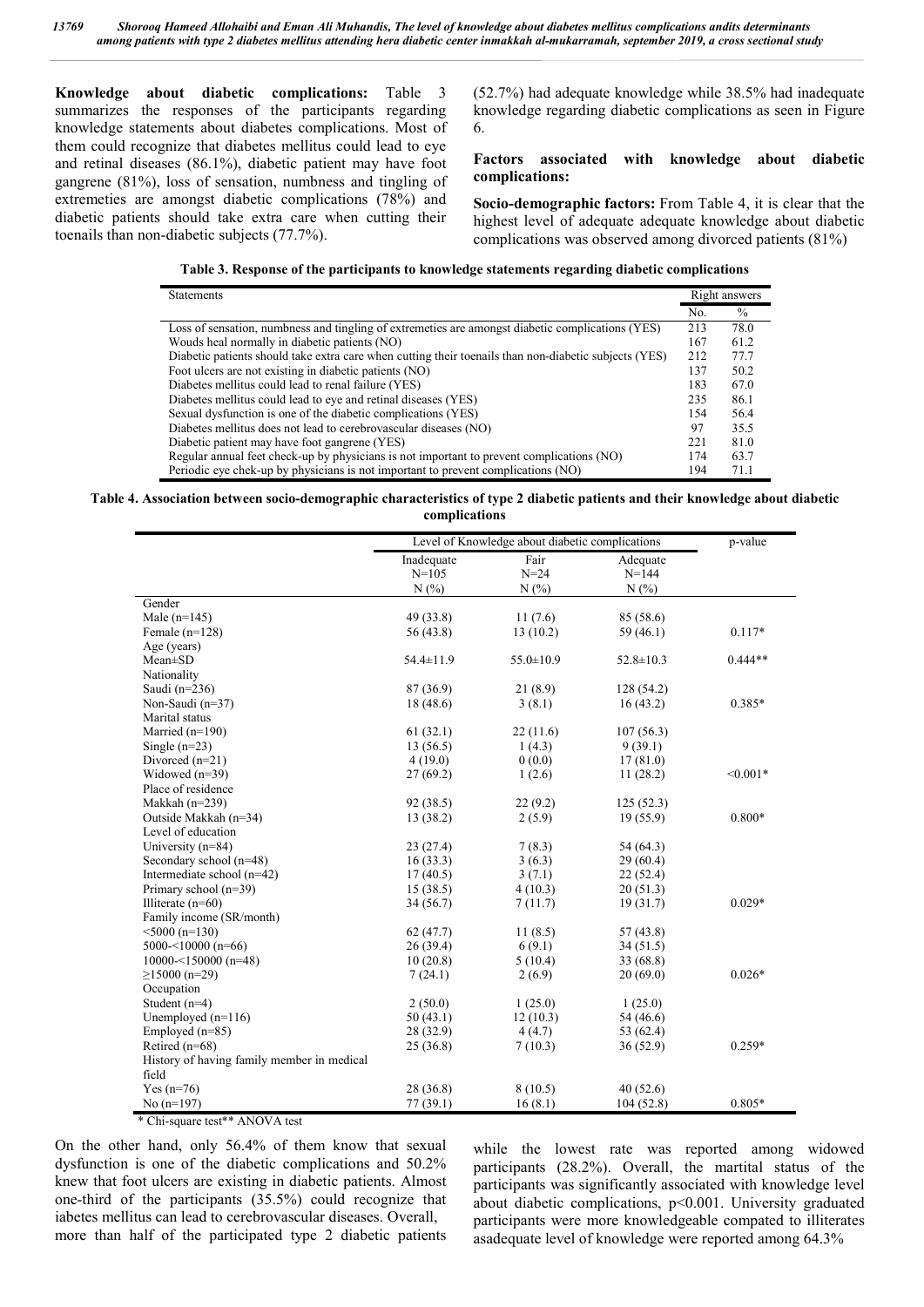#### **Table 5. Association between diabetes-related characteristics of type 2 diabetic patients and their knowledge about diabetic complications**

|                                                                          |                        | Level of Knowledge about diabetic complications |                        | p-value |
|--------------------------------------------------------------------------|------------------------|-------------------------------------------------|------------------------|---------|
|                                                                          | Inadequate             | Fair                                            | Adequate               |         |
|                                                                          | $N = 105$              | $N = 24$                                        | $N = 144$              |         |
|                                                                          | N(%)                   | $N(\%)$                                         | $N(\%)$                |         |
| Duration of diabetes (years)                                             |                        |                                                 |                        |         |
| $5(n=64)$                                                                | 26 (40.6)              | 7 (10.9)                                        | 31 (48.4)              |         |
| $5 - 10(n = 56)$                                                         | 26 (46.4)              | 3(5.4)                                          | 27 (48.2)              |         |
| $10<15$ (n=59)                                                           | 26 (44.1)              | 3(5.1)                                          | 30(50.8)               |         |
| $15 - 20(n=39)$<br>$≥20$ (n=55)                                          | 10(25.6)<br>17(30.9)   | 7 (17.9)<br>4(7.3)                              | 22 (56.4)<br>34 (61.8) | 0.186   |
| Taking medications everyday on time                                      |                        |                                                 |                        |         |
| Always $(n=208)$                                                         | 76 (36.5)              | 19(9.1)                                         | 113 (54.4)             |         |
| Usually $(n=19)$                                                         | 9 (47.4)               | 3(15.8)                                         | 7(36.8)                |         |
| Often $(n=27)$                                                           | 10(37.0)               | 2(7.4)                                          | 15 (55.6)              |         |
| Sometimes $(n=14)$                                                       | 5 (35.7)               | 0(0.0)                                          | 9(64.3)                |         |
| Never $(n=5)$                                                            | 5(100)                 | 0(0.0)                                          | 0(0.0)                 | 0.134   |
| Number of antihyperglycemic drugs taken daily                            |                        |                                                 |                        |         |
| One $(n=64)$<br>Two $(n=111)$                                            | 23 (35.9)<br>45 (40.5) | 7 (10.9)<br>9(8.1)                              | 34 (53.1)<br>57 (51.4) |         |
| Three $(n=67)$                                                           | 20 (29.9)              | 8 (11.9)                                        | 39 (58.2)              |         |
| $\geq$ three (n=31)                                                      | 17(54.8)               | 0(0.0)                                          | 14 (45.2)              | 0.216   |
| Use of insulin to treat diabetes                                         |                        |                                                 |                        |         |
| $Yes (n=156)$                                                            | 58 (37.2)              | 14(9.0)                                         | 84 (53.8)              |         |
| No $(n=117)$                                                             | 47 (40.2)              | 10(8.5)                                         | 60 (51.3)              | 0.881   |
| Follow diabetes regularly                                                |                        |                                                 |                        |         |
| Always $(n=193)$                                                         | 74 (38.3)              | 18(9.3)                                         | 101(52.3)              |         |
| Usually $(n=27)$<br>Often $(n=23)$                                       | 13 (48.1)<br>10(43.5)  | 3(11.1)<br>0(0.0)                               | 11(40.7)<br>13 (56.5)  |         |
| Sometimes $(n=25)$                                                       | 6(24.0)                | 3(12.0)                                         | 16(64.0)               |         |
| Never $(n=5)$                                                            | 2(40.0)                | 0(0.0)                                          | 3(60.0)                | 0.579   |
| Regular visit any diabetic educatorsAlways                               |                        |                                                 |                        |         |
| $(n=30)$                                                                 | 13 (43.3)              | 2(6.7)                                          | 15(50.0)               |         |
| Usually $(n=29)$                                                         | 11 (37.9)              | 1(3.4)                                          | 17 (58.6)              |         |
| Often $(n=26)$                                                           | 11 (42.3)              | 2(7.7)                                          | 13(50.0)               |         |
| Sometimes $(n=58)$                                                       | 18 (31.0)              | 5(8.6)                                          | 35 (60.3)              |         |
| Never $(n=130)$                                                          | 52 (40.0)              | 14(10.8)                                        | 64 (49.2)              | 0.846   |
| Doctor arrange the<br>referral<br>for<br>fundus<br>examination regularly |                        |                                                 |                        |         |
| $Yes (n=196)$                                                            | 66 (33.7)              | 18(9.2)                                         | 112(57.1)              |         |
| No $(n=77)$                                                              | 39 (50.6)              | 6(7.8)                                          | 32 (41.6)              | 0.033   |
| If yes, how frequent? $(n=196)$                                          |                        |                                                 |                        |         |
| Every 6 months $(n=95)$                                                  | 34 (35.8)              | 6(6.3)                                          | 55 (57.9)              |         |
| Every year $(n=79)$                                                      | 23(29.1)               | 10(12.7)                                        | 46 (58.2)              |         |
| Every 2 years $(n=22)$                                                   | 9 (40.9)               | 2(9.1)                                          | 11(50.0)               | 0.547   |
| Check the eye annually by ophthalmologist                                |                        |                                                 |                        |         |
| $Yes (n=171)$<br>No $(n=102)$                                            | 62 (36.3)<br>43 (42.2) | 17(9.9)<br>7 (6.9)                              | 92 (53.8)<br>52 (51.0) | 0.506   |
| If no, what is the reason $(n=102)$                                      |                        |                                                 |                        |         |
| Forget appointment $(n=13)$                                              | 8 (61.5)               | 1(7.7)                                          | 4(30.8)                |         |
| No transportation $(n=15)$                                               | 3(20.0)                | 1(6.7)                                          | 11 (73.3)              |         |
| No need $(n=27)$                                                         | 14 (51.9)              | 3(11.1)                                         | 10(37.0)               |         |
| Others $(n=47)$                                                          | 18 (38.3)              | 2(4.3)                                          | 27 (57.4)              | 0.186   |
| Check the foot annually by the doctor                                    |                        |                                                 |                        |         |
| $Yes (n=113)$                                                            | 35 (31.0)              | 10(8.8)                                         | 68 (60.2)              |         |
| No $(n=160)$<br>If no, what is the reason $(n=160)$                      | 70 (43.8)              | 14 (8.8)                                        | 76 (47.5)              | 0.029   |
| Forget appointmemt $(n=31)$                                              | 17 (54.8)              | 3(9.7)                                          | 11(35.5)               |         |
| No transportation $(n=18)$                                               | 5(27.8)                | 0(0.0)                                          | 13(72.2)               |         |
| No need $(n=37)$                                                         | 17 (45.9)              | 6(16.2)                                         | 14 (37.8)              |         |
| Others $(n=74)$                                                          | 31 (41.9)              | 5(6.8)                                          | 38 (51.4)              | 0.104   |
| Having first degree relative with diabetes?                              |                        |                                                 |                        |         |
| $Yes (n=187)$                                                            | 64 (34.2)              | 19(10.2)                                        | 104(55.6)              |         |
| No $(n=86)$                                                              | 41 (47.7)              | 5 (5.8)                                         | 40 (46.5)              | 0.084   |
| Having first degree relative with diabetic                               |                        |                                                 |                        |         |
| complications $(n=187)$<br>Yes $(n=37)$                                  | 21 (56.8)              |                                                 |                        |         |
| No $(n=150)$                                                             | 43 (28.7)              | 4(10.8)<br>15(10.0)                             | 12 (32.4)<br>92 (61.3) | 0.001   |
| History of co-morbid diseases                                            |                        |                                                 |                        |         |
| $Yes (n=195)$                                                            | 78 (40.0)              | 13 (6.7)                                        | 104(53.3)              |         |
| No $(n=78)$                                                              | 27 (34.6)              | 11(14.1)                                        | 40 (51.3)              | 0.137   |
| Glycemic control                                                         |                        |                                                 |                        |         |
| Controlled $(n=125)$                                                     | 37(29.6)               | 10(8.0)                                         | 78 (62.4)              |         |
| Uncontrolled (n=148)                                                     | 68 (45.9)              | 14 (9.5)                                        | 66 (44.6)              | 0.011   |

and 31.7% of them, respectively (p=0.029). Also, patients with higher income (≥15000 SR/month) were more knowledgeable compated to those whose income was <5000 SR/month as adequate level of knowledge were reported among 69% and 43.8% of them, respectively (p=0.026). Other factors (gender, age, nationality, place of residence, occupation and having family member in the medical field) were not significantly

associated with level of knowledge about diabetic complications.

**Diabetes-related factors:** More than half (57.1%) of patients whose doctor arranged the referral for fundus examination regularly for them compared to 41.6% of their counterparts had adequate knowledge regarding diabetic complications,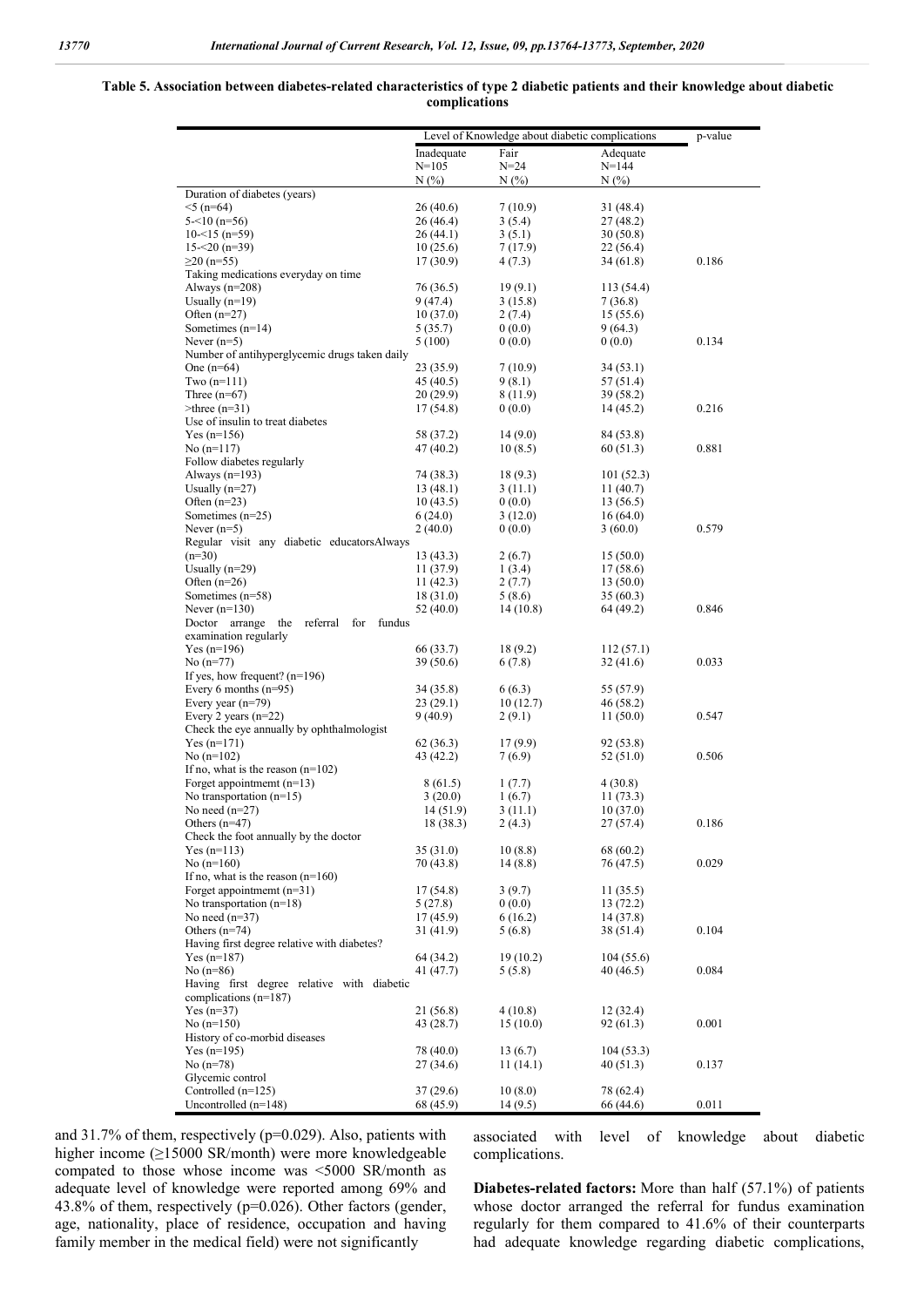p=0.033. Similarly, 60.2% of patients who reported checking the foot annually by the doctor compared to 47.5% who did not have this history expressed adequate knowledge regarding diabetic complications, p=0.029. Patients whose fist degree diabetic relative had no complications were more knowledgeable about these complications compared to those whose first degree diabetic relatives had complications  $(61.3\%)$ versus 32.4%), p=0.001. Type 2 diabetic patients with glycemic control (HbA1c <7%) were more knowledgeable than their counterparts  $(62.4\%$  versus  $44.6\%$ ), p=0.011. Table 5.



**Figure 6. Overall knowledge level about diabetic complications among the participants**

Life style-related factors: Adequate knowledge about diabetic complications was highest among patients who always avoid unhealthy foods/drinks and lowest among those who never avoid unhealthy foods/drinks (64.4% versus 44%), p=0.005.

#### **Table 6. Association between life-style related characteristics of type 2 diabetic patients and their knowledge about diabetic complications**

|                                                 | Level of Knowledge about |          |            | p-value |
|-------------------------------------------------|--------------------------|----------|------------|---------|
|                                                 | diabetic complications   |          |            |         |
|                                                 | Inadequate               | Fair     | Adequate   |         |
|                                                 | $N = 105$                | $N = 24$ | $N = 144$  |         |
|                                                 | N(%                      | N(%)     | N(%        |         |
| <b>Commitment to diabetic diet</b>              |                          |          |            |         |
| Always $(n=31)$                                 |                          |          |            |         |
| Usually $(n=37)$                                | 13 (41.9)                | 2(6.5)   | 16(51.6)   |         |
| Often $(n=58)$                                  | 10(27.0)                 | 3(8.1)   | 24 (64.9)  |         |
| Sometimes (n=122)                               | 27(46.6)                 | 5(8.6)   | 26 (44.8)  |         |
| Never $(n=25)$                                  | 46 (37.7)                | 12(9.8)  | 64(52.5)   |         |
|                                                 | 9(36.0)                  | 2(8.0)   | 14 (56.0)  | 0.803   |
| <b>Avoid unhealthy foods/drinks</b>             |                          |          |            |         |
| Always $(n=73)$                                 |                          |          |            |         |
| Usually $(n=35)$                                | 24(32.9)                 | 2(2.7)   | 47 (64.4)  |         |
| Often $(n=63)$                                  | 9(25.7)                  | 8(22.9)  | 18 (51.4)  |         |
| Sometimes (n=77)                                | 24(38.1)                 | 5(7.9)   | 34 (54.0)  |         |
| Never $(n=25)$                                  | 34 (44.2)                | 9(11.7)  | 34 (44.2)  |         |
|                                                 | 14 (56.0)                | 0.00(    | 11(44.0)   | 0.005   |
| <b>Commitment to exercise</b>                   |                          |          |            |         |
| Three and more times a week                     |                          |          |            |         |
| $(n=56)$                                        | 18(32.1)                 | 3(5.4)   | 35(62.5)   |         |
| Less than three times a week                    |                          |          |            |         |
| $(n=77)$                                        | 19(24.7)                 | 9(11.7)  | 49 (63.6)  |         |
| Never do exercise $(n=140)$                     |                          |          |            |         |
|                                                 | 68 (48.6)                | 12(8.6)  | 60 (42.9)  | 0.005   |
| of<br>each                                      |                          |          |            |         |
| Average duration                                |                          |          |            |         |
| exercise per day (n=133)<br>$<$ one hour (n=83) |                          |          |            |         |
| $\geq$ one hour (n=50)                          | 22(26.5)                 | 9(10.8)  | 52(62.7)   |         |
|                                                 |                          |          |            |         |
|                                                 | 15(30.0)                 | 3(60.0)  | 32(64.0)   | 0.620   |
| Type of regularly performed                     |                          |          |            |         |
| exercise $(n=133)$                              |                          |          |            |         |
| Walking $(n=122)$                               |                          |          |            |         |
| Others $(n=11)$                                 | 33 (27.0)                | 12(9.8)  | 77(63.1)   |         |
|                                                 | 4(36.4)                  | 0(0.0)   | 7(63.6)    | 0.497   |
| Smoking                                         |                          |          |            |         |
| $Yes (n=42)$                                    | 13(31.0)                 | 2(4.8)   | 27(64.3)   |         |
| $No(n=231)$                                     | 92 (39.8)                | 22(9.5)  | 117 (50.6) | 0.235   |

Similarly, adequate knowledge about diabetic complications was highest among patients who practiced physical exercise in a rate of three and more times a week and lowest among those who never do exercise (62.5% versus 42.9%), p=0.005. Table 6.

**History of diabetic complications:** Patients who had diabetic foot ulcer were more knowledgeable about diabetic complications than those who hadnot (85% versus 50.2%), p=0.005. Patients who had peripheral neuropathy were more knowledgeable about diabetic complications than others (60.4% versus 48.3%). However, the difference was borderline insignificant, p=0.053. Patients who had renal problems were more knowledgeable about diabetic complications than their counterparts (71.4% versus 51.7%). The difference was statistically significant,  $p=0.024$ . Table 7

**Table 7. Association between history of diabetic complications among type 2 diabetic patients and their knowledge about them**

|                              | Level of Knowledge about | p-value                |            |       |
|------------------------------|--------------------------|------------------------|------------|-------|
|                              |                          | diabetic complications |            |       |
|                              | Inadequate               | Fair                   | Adequate   |       |
|                              | $N = 105$                | $N = 24$               | $N = 144$  |       |
|                              | N(%                      | N(%)                   | N(%        |       |
| <b>Diabetic foot ulcer</b>   |                          |                        |            |       |
| Yes $(n=20)$                 | 1(5.0)                   | 2(10.0)                | 17(85.0)   |       |
| No $(n=253)$                 | 104(41.1)                | 22(8.7)                | 127(50.2)  | 0.005 |
| <b>Amputation</b>            |                          |                        |            |       |
| Yes $(n=14)$                 | 3(21.4)                  | 1(7.1)                 | 10(71.5)   |       |
| No $(n=259)$                 | 102 (39.4)               | 23 (8.9)               | 134 (51.7) | 0.344 |
| <b>Stroke</b>                |                          |                        |            |       |
| Yes $(n=7)$                  | 2(28.6)                  | 0(0.0)                 | 5(71.4)    |       |
| No $(n=266)$                 | 103 (38.7)               | 24(9.0)                | 139 (52.3) | 0.525 |
| Peripheral neuropathy        |                          |                        |            |       |
| $Yes (n=101)$                | 32 (31.7)                | 8(7.9)                 | 61(60.4)   |       |
| No $(n=172)$                 | 73 (42.4)                | 16(9.3)                | 83 (48.3)  | 0.053 |
| <b>Renal problems</b>        |                          |                        |            |       |
| Yes $(n=14)$                 | 1(7.1)                   | 3(21.4)                | 10(71.4)   |       |
| No $(n=259)$                 | 104 (40.2)               | 21(8.1)                | 134(51.7)  | 0.024 |
| <b>Heart failure</b>         |                          |                        |            |       |
| Yes $(n=20)$                 | 6(30.0)                  | 2(10.0)                | 12(60.0)   |       |
| No $(n=253)$                 | 99 (39.1)                | 22(8.7)                | 132 (52.2) | 0.722 |
| <b>Myocardial infarction</b> |                          |                        |            |       |
| Yes $(n=9)$                  | 3(33.3)                  | 1(11.1)                | 5(55.6)    |       |
| No $(n=264)$                 | 102 (38.6)               | 23(8.7)                | 139 (52.7) | 0.935 |
| Glucoma                      |                          |                        |            |       |
| Yes $(n=13)$                 | 3(23.1)                  | 2(15.4)                | 8(61.5)    |       |
| No $(n=260)$                 | 102 (39.2)               | 22(8.5)                | 136 (52.3) | 0.424 |
| Cataract                     |                          |                        |            |       |
| Yes $(n=45)$                 | 16(35.6)                 | 4(8.9)                 | 25(55.6)   |       |
| No $(n=228)$                 | 89 (39.0)                | 20(8.8)                | 119 (52.2) | 0.905 |
| Overall                      |                          |                        |            |       |
| Yes $(n=87)$                 | 32 (36.8)                | 7(8.0)                 | 48 (55.2)  |       |
| No $(n=186)$                 | 73 (39.2)                | 17(9.1)                | 96 (51.6)  | 0.854 |

# **DISCUSSION**

Management of diabetes aims to decrease the disease symptoms, avoid immediate complications (hypoglycemia and hyperglycemis) as well as delaying the onset of long-term complications as these complications can result in morbidity and mortality (12). It has been documedted that improving patient knowledge regarding disabetes and itscomplications has significantlyincrease patient compliance totherapy and consequentlyreducediabetic complications. (13, 14) In this context, this study was carried out to assess the level of knowledge about DM complications among T2DM patients and identifying the factors associated with it. In the current study, more than half of the type 2 diabetic patients (52.7%) had adequate knowledge regarding diabetic complications.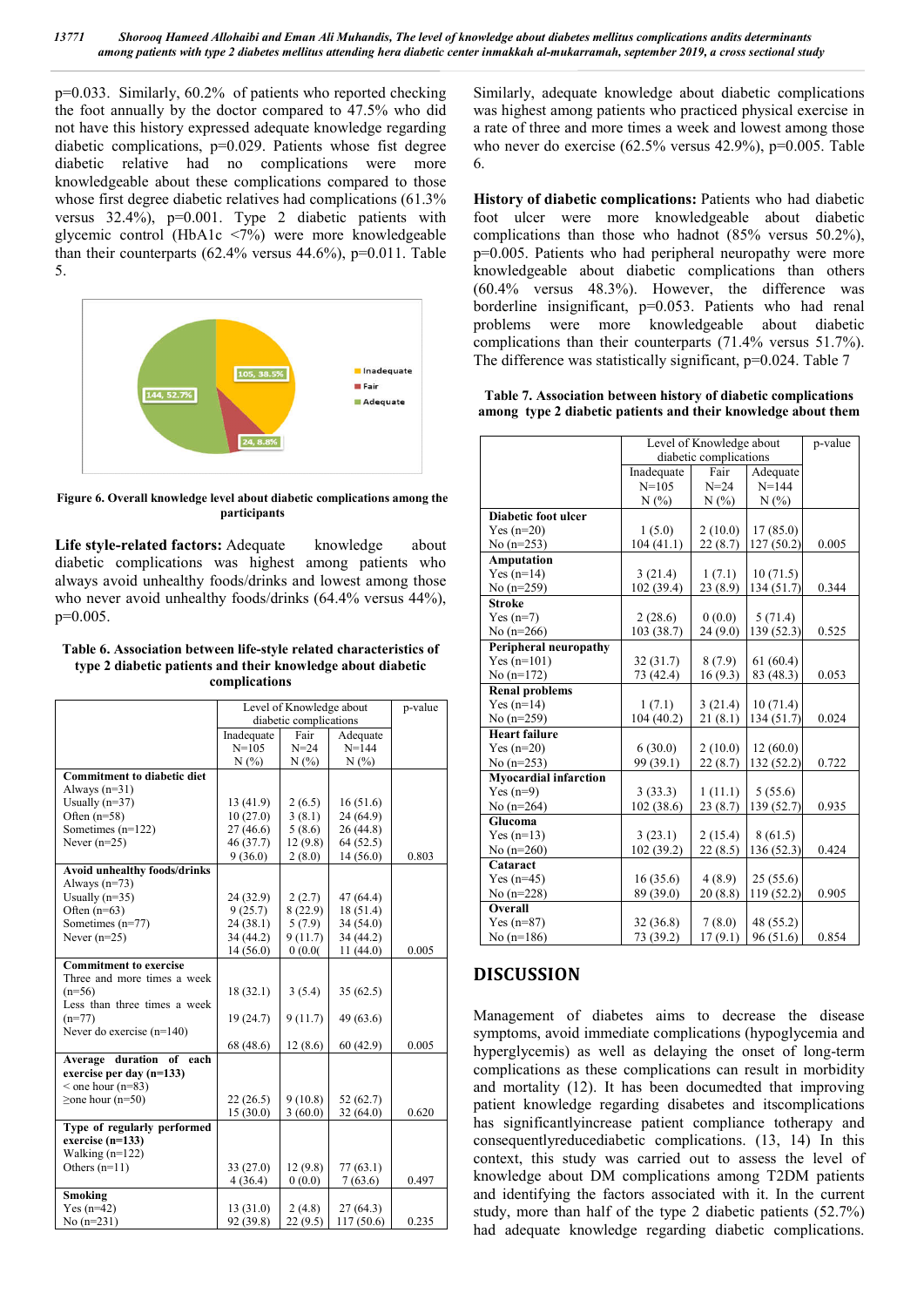Similar studies conducted locally or in different parts of the world reported different results mostly because of using various tools and cut-off values to assess knowledge of diabetic complications as well as different demographic characteristics of the participants. In Jeddah, the majority of diabetic patients had sufficient knowledge regarding diabetic foot(77%) (10). In UAE, 36% of diabetic patientshad fair knowledge, 33% good knowledge whereas 31% had poor knowledge about diabetic complications (9). In Pakistan, 37.5% of diabetic patients patients had goodknowledge of diabetic complications (6). In India, only 7% of patients had adequate knowledge on DM complications while 41% and 52% of them had moderate and inadequate knowledge, respectively (7). In Kenya, 26% of diabetic patients had good knowledge.(15) In Ghana, only 13.1% of type 2 diabetic patients had adequate knowledge about diabetic complications, whereas 26.9% had inadequate knowledge and 60% had no knowledge at all (5). In Fiji, only 14% of patients had adequate knowledge, 19% had moderate knowledge,44% had inadequate knowledge and 23% had very low knowledge (8). In the current study, the commonest known diabetic complications were those retaed to eye and retinal diseases  $(86.1\%)$ , followed by diabetic foot  $(81\%)$ , whereas the lowest known were sexual dysfunction (56.4%) and cardiovascular diseases (35.5%). In another Saudi study carried out in Makkah,the commonest recognized complications of DM were retinopathy (72.9%), diabetic foot (71.2%), nephropathy (56.2%), peripheral neuropathy (53.8%), sexual impairment (42.5%), cardiac disease (40.1%), hypertention(33.1%), sudden death (20.4%), and cerebrovascular disease (18.7%).(11) In UAE, blindness was recognized as a diabetic complications by 93% of patients (9). In Ghand (5), the most common recognized diabetic complication was diabetic foot (51.5%) while the least common diabetic complication recognised were renal disease (5.4%), heart disease (9.2%) and retinal desease (17.7%). In Pakistan, 72.91% of diabetic patients knew that DM is associated with diabetic foot, followed by renal problems (66.6%), visual problems (55.2%) and cardiovascular diseases (50%)(6). Also, in India, the most frequent known diabetic complication was diabetic foot (74.2%). (16) Visual problems and blindness were recognized by almost half of diabetic patients in Kenya. (17) In another Indian study, cardiovascular complications of diabetes mellitus were recognized by 64.4% of patients. (18) These differences could be attributed to variations in the rate of these complications in different countries and locations.

In the current study, patients with higher educational level were more knowledgeable regarding diabetic complications. The same has been observed in similar studies carried out in Jeddah (10), Ghana (5) Pakistan (6, 19) South Africa (20) and Fiji (8). In accordance with results of studies carried out in Ghana (5), patients with higher income in the current study had better knowledge regarding diabetic complications. Gender had no role in knowledge about diabetic complications in the present study. The same has been observed in a study carried out in Jeddah (10). However, in disagreement with this finding, males were more knowledgeable than females in a study carried out in Ghana (5). In the present survey, duration of diabetes was not related to knowledge level regarding diabetic complications. The same has been observed in other studies carried out in UAE (9) and India (7). However, In other studies conducted in Ghana (5) and Fiji (8), longer duration of T2D was significantly associated with adequate diabetic complications` knowledge. In this study, knowledge

regarding diabetic complication was influenced by marital status of the patients as the highest level of knowledge was observed among divorced patients while the lowest rate was reported among widowed participants. We have no explanation for that and we did not fing similar findings in other studies. It could be influenced by other factors. Further research is needed to clarify this finding

In the current study, patients who seek care regularly such as fundus and foot examinations were more knowledgeable about diabetic complications. Also, patients whose fist degree diabetic relative had no complications were more knowledgeable about diabetic complications, which could reflect the sufficient knowledge of the whole family about diabetic complication that manifested in lowor rate or none of these complications among their members. This also confirmed by finding that patients with glycemic control (HbA1c <7%) were more knowledgeable than their counterparts. In a study carried out in UAE (9), first degree relatives diagnosed with DM has a positive impact on diabetes knowledge, but there was no correlation between the level of knowledge and controlled HbA1c. In the present study, regular visit of patients to diabetic educators was not associated with improvement of knowledge about diabetic complications among them. However in UAE (9), regular appointments with diabetic educators (in the past 2 years) were positively correlated with patients' knowledge. So, in our Region, the quality of information given by health educators to diabetic patients needs reconsideration. As regards life style, better knowledge about diabetic complications was observed among patients with healthy life style, manifested by always avoidance of unhealthy foods/drinks and practicing physical exercise in a rate of three and more times a week. In India (7), there was no significant association between dietary pattern and and knowledge level about diabetic complications. In the present study, patients who had diabetic foot ulcer or renal problems were more knowledgeable about diabetic complications than those who hadn`t these complications. However, due to the nature of the study as a cross-sectional one, we cannot decide who came first, bur mostly these patients got enough knowledge after development of the complications. This study study has two main limitations, firstly the included patients were recruited from a single diabetuic center which affects our ability to generalize the results over diabetic patients in Makkah. In the same context, we included only type 2 diabetic, so we cannot generalize our results over the whole community. Secondly, the applied cross-sectional study had a problem in the temporal association regarding the cause-effect relationship.

#### **Conclusion**

Knowledge of type 2 diabetic patients attending Hera diabetic center, Makkah Al-Mukarramah regarding diabetic complications is overall acceptable as over half of them has adequate knowledge. However, knowledge regarding some important diabetic complications is deficient , particularly sexual dysfunction and cardiovascular disease complications. Knowledge regarding diabetic complications was influenced by patients` marital status, educational level, income, history of referral for funduc examination and checking foot anuualy by physicians, history of diabetic complications among first degree relatives, glycemic control, avoid unhealthy foot/drinks, practicing physical exercise, history of diabetic foot ulcer, and renal problems.